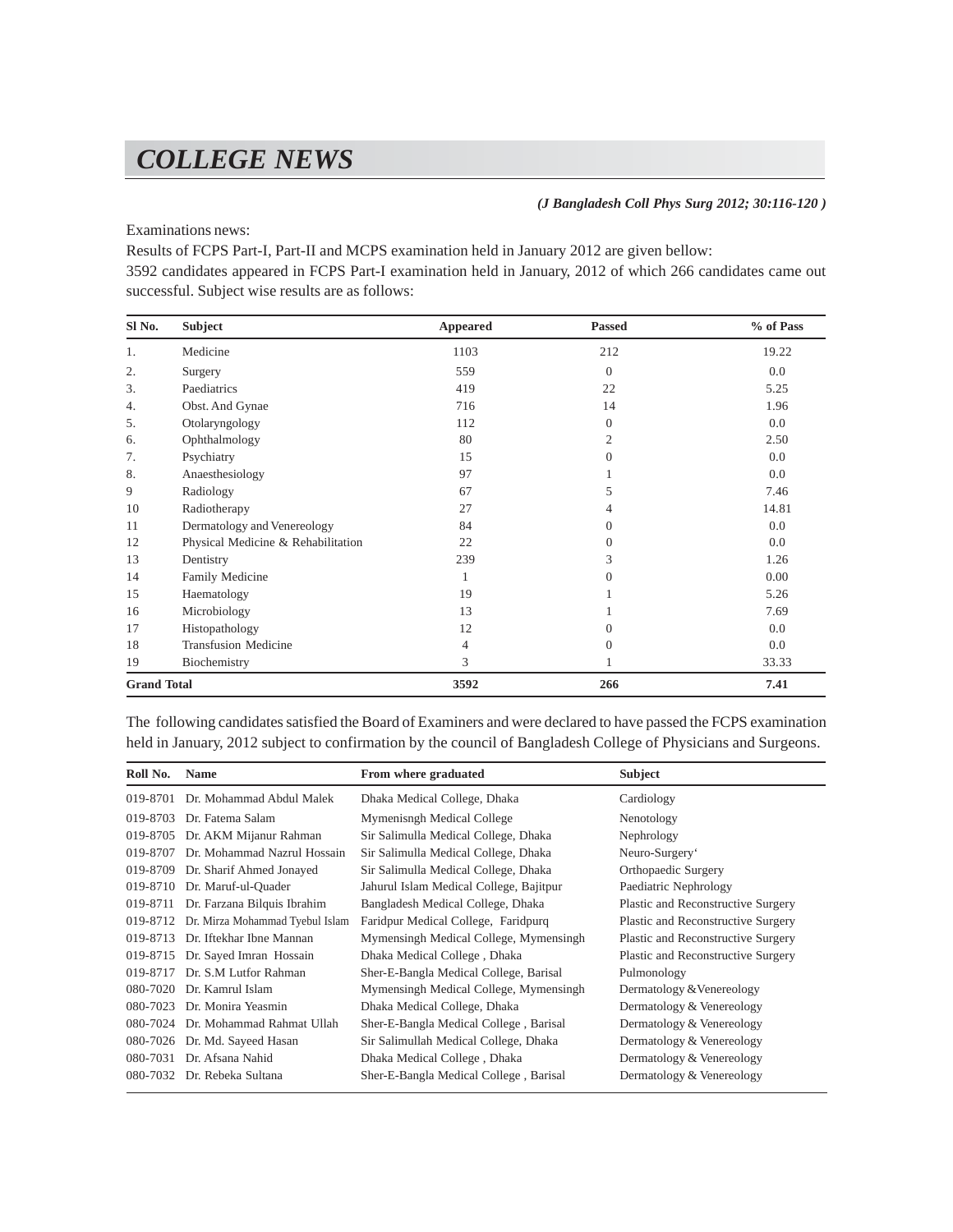| Roll No. | Name                                                                   | From where graduated                                                                | Subject                                |
|----------|------------------------------------------------------------------------|-------------------------------------------------------------------------------------|----------------------------------------|
|          | 080-7033 Dr. Wahida Khan Chowdhury                                     | MAG Osmani Medical College, Sylhet                                                  | Dermatology & Venereology              |
|          | 080-7039 Dr. Md. Hafizul Islam                                         | MAG Osmani Medical College, Sylhet                                                  | Haematology                            |
|          | 080-7040 Dr. Md. Adnan Hasan Masud                                     | MAG Osmani Medical College, Sylhet                                                  | Haematology                            |
|          | 080-7041 Dr. Md. Habibur Rahman                                        | Mymensingh Medical College, Mymensingh                                              | Haematology                            |
|          | 080-7003 Dr. Bidhan Paul                                               | Rangpur Medical College                                                             | Anaesthesiology                        |
|          | 080-7004 Dr. Istaque Ahmed Milton                                      | Community Based Medical College, Mymensingh Anaesthesiology                         |                                        |
|          | 080-7006 Dr. Md. Mahbub Ul Alam                                        | Rajshahi Medical College, Rajshahi                                                  | Anaesthesiology                        |
|          | 080-7007 Dr. Md. Zafor Iqbal                                           | Rajshahi Medical College, Rajshahi                                                  | Anaesthesiology                        |
|          | 080-7008 Dr. Muslema Begum                                             | Mymensingh Medical College, Mymensingh                                              | Anaesthesiology                        |
|          | 080-7010 Dr. Mushfiqur Rahman                                          | Rangpur Medical College, Ranpur                                                     | Anaesthesiology                        |
|          | 080-7011 Dr. Sadat Bin Siraj                                           | MAG Osmani Medical College, Sylhet                                                  | Anaesthesiology                        |
|          | 080-7012 Dr. Subrata Kumar Mondal                                      | Chittagong Medical College, Chittagong                                              | Anaesthesiology                        |
|          | 080-7013 Dr. Shahnaz Sultana Beauty                                    | Dhaka Dental College, Dhaka                                                         | Conservative Dentistry and Endodontics |
|          | 080-7014 Dr. Md. Farid Uddin                                           | Rajshahi Medical College, Rajshahi                                                  | Conservative Dentistry and Endodontics |
|          | 080-7016 Dr. Nurun Nahar                                               | Dhaka Dental College, Dhaka                                                         | Conservative Dentistry and Endodontics |
|          | 080-7210 Dr. Mohammad Ziaur Rahman                                     | Chittagong Medical College, Chittagong                                              | Medicine                               |
|          | 080-7218 Dr. Mohammad Saifuddin                                        | Dhaka Medical College, Dhaka                                                        | Medicine                               |
|          | 080-7234 Dr. Mohammad Kamal Uddin                                      | Dhaka Medical College, Dhaka                                                        | Medicine                               |
|          | 080-7238 Dr. Mohammad Faiz Ahmead Khondaker                            | Dhaka Medical College, Dhaka                                                        | Medicine                               |
|          | 080-7247 Dr. Mohammad Abdus Sattar Sarker                              | Sir Salimullah Medical College, Dhaka                                               | Medicine                               |
|          | 080-7256 Dr. Md. Shameem Haidar                                        | MAG Osmani Medical College, Sylhet                                                  | Medicine                               |
|          | 080-7264 Dr. Md. Mamnur Rashid                                         | Faridpur Medical College, Faridpur                                                  | Medicine                               |
|          | 080-7265 Dr. Md. Mahmudur Rahman                                       | Armed Forces Medical College, Dhaka                                                 | Medicine                               |
|          | 080-7277 Dr. Md. Daharul Islam                                         | Chittagong Medical College, Chittagong                                              | Medicine                               |
|          |                                                                        | 080-7281 Dr. Md. Nahiduzzamane Shazzad Mymensingh Medical College, Mymensingh       | Medicine                               |
|          | 080-7288 Dr. Muhammad Shah Alam                                        | Chittagong Medical College, Chittagong                                              | Medicine                               |
|          | 080-7068 Dr. Md. Habibur Rahman                                        | Mymensingh Medical College,. Mymensingh                                             | Medicine                               |
|          |                                                                        | 080-7114 Dr. Abu Saleh Mohommed Sirajum Munir Armed Forces Medical College, Dhaka   | Medicine                               |
|          | 080-7150 Dr. Mamunur Rashid                                            | Dhaka Medical College, Dhaka                                                        | Medicine                               |
|          | 080-7153 Dr. M.M. Bodiuzzamanm                                         | MAG Osmani Medical College, Sylhet                                                  | Medicine                               |
|          | 080-7159 Dr. Kazi Abdullah-Al-Mamun                                    | Dhaka Medical College, Dhaka                                                        | Medicine                               |
|          | 080-7172 Dr. Gourab Dewan                                              | Rangpur Medical College, Rangpur                                                    | Medicine                               |
|          | 080-7174 Dr. Ghulam Kawnayn                                            | Sir Salimullah Medical College, Dhaka                                               | Medicine                               |
|          | 080-7184 Dr. D. M. Shajjad Hossain                                     | Chittagong Medical College, Chittagong                                              | Medicine                               |
|          | 080-7192 Dr. Rafia Afrose                                              | Mymensingh Medical College                                                          | Medicine                               |
|          | 080-7194 Dr. Rabiul Alam Md. Erfan Uddin Dhaka Medical College, Dhaka  |                                                                                     | Medicine                               |
|          | 080-7208 Dr. Nihar Ranjan Mazumder                                     | MAG Osmani Medical College, Sylhet                                                  | Medicine                               |
|          | 080-7291 Dr. Muhammad Oliur Rahman                                     | Dhaka Medical College Dhaka                                                         | Medicine                               |
|          |                                                                        | 080-7297 Dr. Muhammad Ashif Mashud Chowdhury Chittagong Medical College, Chittagong | Medicine                               |
|          | 080-7312 Dr. Mohammed Jahedul Islam                                    | Chittagong Medical College, Chittagong                                              | Medicine                               |
|          | 080-7336 Dr. Syed Mahbub Morshed                                       | Rangpur Medical College, Rangpur                                                    | Medicine                               |
|          | 080-7365 Dr. Bidith Ranjan Deb                                         | MAG Osmani Medical College, Sylhet                                                  | Medicine                               |
| 080-7369 | Dr. Abul Bashar Mohammad Rezaul Karim Mir Dhaka Medical College, Dhaka |                                                                                     | Medicine                               |
|          | 080-7376 Dr. Ratindra Nath Mondol                                      | Rangpur Medical College, Rangpur                                                    | Medicine                               |
| 080-7382 | Dr. Saifuddin Mahmud                                                   | Faridpur Medical College, Faridpur                                                  | Medicine                               |
|          | 080-7405 Dr. Syed Md. Jabed                                            | Chittagong Medical College, Chittagong                                              | Medicine                               |
| 080-7411 | Dr. Sukumar Majumder                                                   | Rangpur Medical College, Rangpur                                                    | Medicine                               |
|          | 080-7412 Dr. Sufia Jannat                                              | Chittagong Medical College, Chittagong                                              | Medicine                               |
|          | 080-7436 Dr. Farzana Hoque Parna                                       | Mymensing Medical College, Mymensing                                                | Obst. and Gynae                        |
|          | 080-7437 Dr. Farzana Fahmin Chowdhury                                  | Chittagong Medical College, Chittagong                                              | Obst. and Gynae                        |
| 080-7439 | Dr. Farjana Begum                                                      | Mymensing Medical College, Mymensing                                                | Obst. and Gynae                        |
|          | 080-7466 Dr. Chalontika Rani                                           | Rajshahi Medical College, Rajshahi                                                  | Obst. and Gynae                        |
|          | 080-7466 Dr. Barnali Sinha                                             | MAG Osmani Medical College, Sylhet                                                  | Obst. and Gynae                        |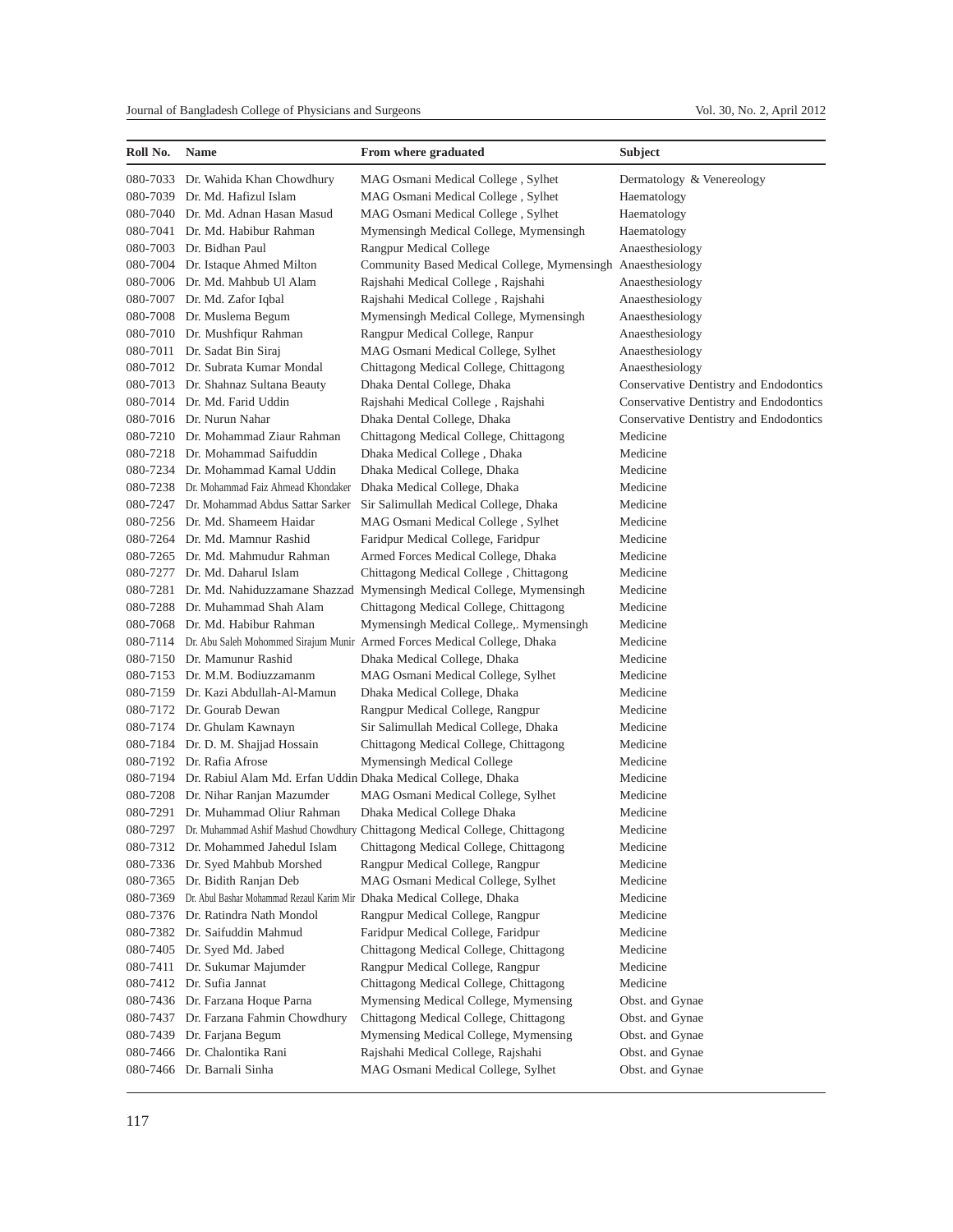| Roll No. | <b>Name</b>                           | From where graduated                                             | Subject         |
|----------|---------------------------------------|------------------------------------------------------------------|-----------------|
|          | 080-7517 Dr. Khairun Nessa            | Rajshahi Medical College, Rajshahi                               | Obst. and Gynae |
|          | 080-7524 Dr. Kaniz Nasima Akhter      | Chittagong Medical College, Chittagong                           | Obst. and Gynae |
|          | 080-7527 Dr. Kaniz Farhana            | Dhaka Medical College, Dhaka                                     | Obst. and Gynae |
|          | 080-7528 Dr. Kanika Roy               | Mymensingh Medical College, Mymensing                            | Obst. and Gynae |
|          | 080-7556 Dr. Homayra Fahmida          | MAG Osmani Medical College, Sylhet                               | Obst. and Gynae |
|          | 080-7565 Dr. Faouzia Akhter           | Mymensingh Medical College, Mymensing                            | Obst. and Gynae |
|          | 080-7572 Dr. Fatema Haque             | Comilla Medical College, Comilla                                 | Obst. and Gynae |
|          | 080-7575 Dr. Farzana Siddiqui         | Chittagong Medical College, Chittagong                           | Obst. and Gynae |
|          | 080-7577 Dr. Farzana Sharmin          | Sher-E-Bangla Medical College, Barisal                           | Obst. and Gynae |
|          | 080-7581 Dr. Mushfiqua Mohsin         | Rangpur Medical College, Rangpur                                 | Obst. and Gynae |
|          | 080-7594 Dr. Mst. Zinat Rehena Shilpi | Sher-E-Bangla Medical College, Barisal                           | Obst. and Gynae |
|          | 080-7595 Dr. Mst. Manjuman Ara Sarker | Rangpur Medical College, Rangpur                                 | Obst. and Gynae |
|          | 080-7611 Dr. Most. Nur-A-Sharmin      | Dhaka Medical College, Dhaka                                     | Obst. and Gynae |
|          | 080-7613 Dr. Most. Zakia Sultana      | Shahid Ziaur Rahman Medical College, Bogra                       | Obst. and Gynae |
|          | 080-7614 Dr. Most. Nasima Khatun      | Rangpur Medical College, Rangpur                                 | Obst. and Gynae |
|          | 080-7636 Dr. Mahmuda Iffat Sharmin    | Sir Salimullah Medical College, Dhaka                            | Obst. and Gynae |
|          | 080-7645 Dr. Mahabuba Ahmed           | Chittagong Medical College, Chittagong                           | Obst. and Gynae |
|          | 080-7648 Dr. Lutfa Begum Lipi         | Sir Salimullah Medical College, Dhaka                            | Obst. and Gynae |
|          | 080-7649 Dr. Shamsun Nahar            | Mymensingh Medical College, Mymensing                            | Obst. and Gynae |
|          | 080-7659 Dr. Salma Akter Munmun       | Comilla Medical College, Comilla                                 | Obst. and Gynae |
|          | 080-7660 Dr. Rowson Ara               | Rajshahi Medical College, Rajshahi                               | Obst. and Gynae |
|          | 080-7674 Dr. Rahat Afza Chowhdury     | Sir Salimullah Medical College, Dhaka                            | Obst. and Gynae |
|          | 080-7676 Dr. Rabeya Sultana Jolly     | Sir Salimullah Medical College, Dhaka                            | Obst. and Gynae |
|          | 080-7677 Dr. Rabeya Parvin            | Rangpur Medical College, Rangpur                                 | Obst. and Gynae |
|          | 080-7692 Dr. Noor-E-Fatema            | Sir Salimullah Medical College, Dhaka                            | Obst. and Gynae |
|          | 080-7699 Dr. Nibedita Roy             | Mymensingh Medical College, Mymensing                            | Obst. and Gynae |
|          | 080-7704 Dr. Nazneen Ara Begum        | Institute of Applied Health Science, under USTC, Chittagong      | Obst. and Gynae |
|          | 080-7705 Dr. Nazneen Ahmed            | Khulna Medical College, Khulna                                   | Obst. and Gynae |
|          | 080-7707 Dr. Nazmun Ara               | Dhaka Medical College, Dhaka                                     | Obst. and Gynae |
|          | 080-7712 Dr. Nayema Afroje            | Shahid Ziaur Rahman Medical College, Bogra                       | Obst. and Gynae |
|          | 080-7728 Dr. Nadira Rahman            | Sir Salimullah Medical College, Dhaka                            | Obst. and Gynae |
|          | 080-7740 Dr. Naila Nazneen Khan       | Chittagong Medical College, Chittagong                           | Obst. and Gynae |
|          | 080-7767 Dr. Romena Akter             | Shere-E-Bangla Medical College, Barisal                          | Obst. and Gynae |
|          | 080-7773 Dr. Sabiha Sultana           | Chittagong Medical College, Chittagong                           | Obst. and Gynae |
|          | 080-7777 Dr. Sabera Sharmin           | Sir Salimullah Medical College, Dhaka                            | Obst. and Gynae |
|          | 080-7780 Dr. Sanchita Bhowmik         | Chittagong Medical College, Chittagong                           | Obst. and Gynae |
|          | 080-7782 Dr. Salma Akter              | Dhaka Medical College, Dhaka                                     | Obst. and Gynae |
|          | 080-7810 Dr. Srabani Barua            | Chittagong Medical College, Chittagong                           | Obst. and Gynae |
|          | 080-7827 Dr. Sharmin Sultana          | MAG Osmani Medical College, Sylhet                               | Obst. and Gynae |
| 080-7845 | Dr. Shahna Parveen Joba               | Sir Salimullah Medical College, Dhaka                            | Obst. and Gynae |
| 080-7857 | Dr. Sadia Rahman                      | Dhaka Medical College, Dhaka                                     | Obst. and Gynae |
| 080-7864 | Dr. Runa Laila                        | MAG Osmani Medical College, Sylhet                               | Obst. and Gynae |
| 080-7869 | Dr. Rebeka Tarannum                   | Dhaka Medical College, Dhaka                                     | Obst. and Gynae |
| 080-7880 | Umma Kashmira Jahan                   | Mymensing Medical College, Mymensing                             | Obst. and Gynae |
| 080-7885 | Dr. Tasnim Sarwar                     | Sir Salimulla Medical College, Dhaka                             | Obst. and Gynae |
| 080-7896 | Dr. Tahira Khatun                     | Sher-e-Bangla Medical Colelge, Barisal                           | Obst. and Gynae |
| 080-7899 | Dr. Sayeeda Sultana                   | Sher-e-Bangla Medical Colelge, Barisal                           | Obst. and Gynae |
| 080-7907 | Dr. S M Shafiul Bari Rashel           | Dhaka Medical College, Dhaka                                     | Obst. and Gynae |
| 080-7908 | Dr. Tasnim Khanom                     | Dhaka Medical College, Dhaka                                     | Ophthalmology   |
| 080-7911 | Dr. Tanzina Islam                     | Rajshahi Medical College, Rahshahi                               | Ophthalmology   |
| 080-7916 | Dr. Amina Akhter                      | Army Medical College, Quaidi Azam University, Pakistan           | Ophthalmology   |
| 080-7936 |                                       | Dr. Md. Abdul Muntakim Shahid MAG Osmani Medical College, Sylhet | Ophthalmology   |
| 080-7939 | Dr. Md. Asaduzzaman                   | Sher-e-Bangla Medical Colelge, Barisal                           | Ophthalmology   |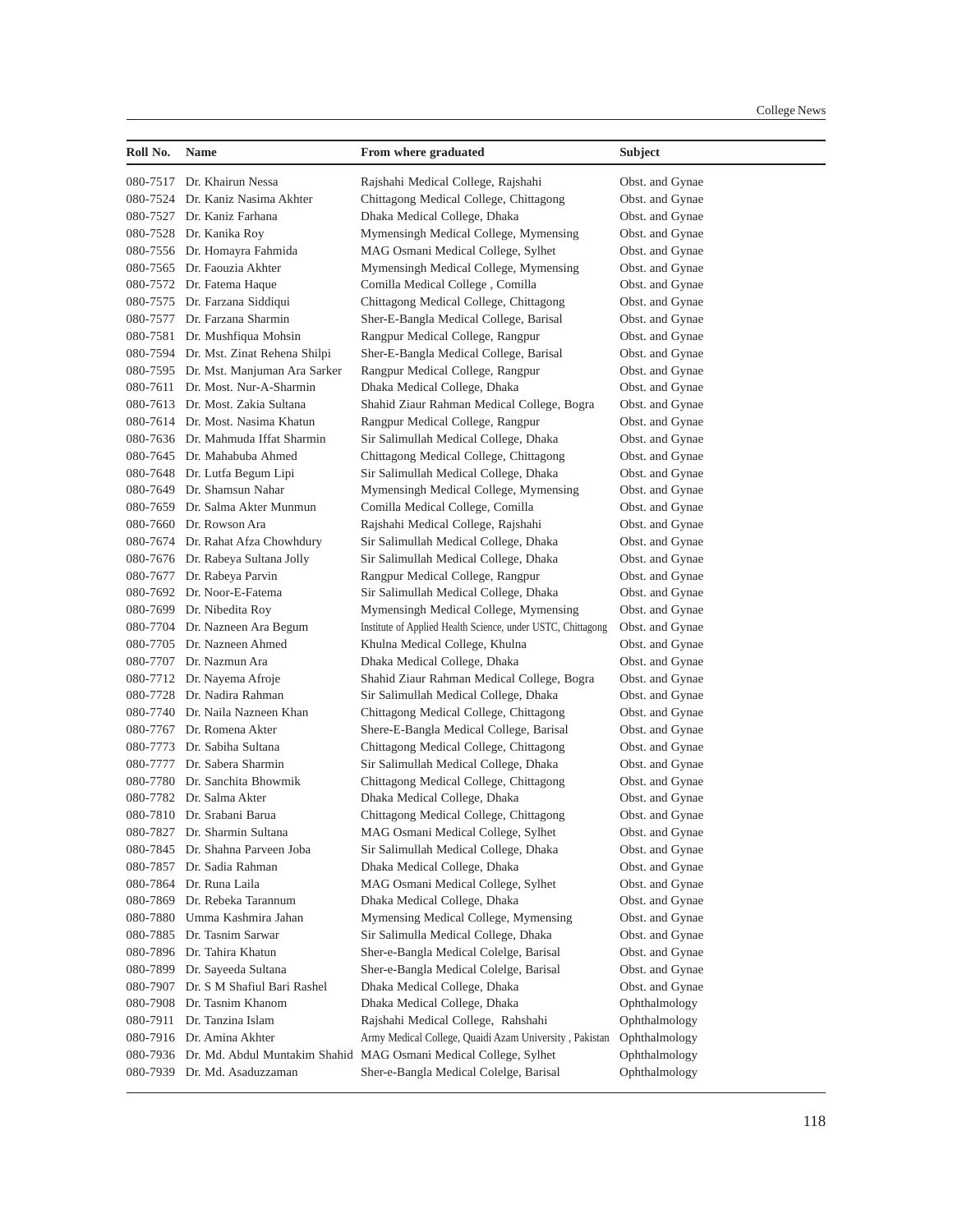| Roll No. | Name                                     | From where graduated                                                         | <b>Subject</b>                            |
|----------|------------------------------------------|------------------------------------------------------------------------------|-------------------------------------------|
|          | 080-7945 Dr. Ranjan Karmakar             | Chittagong Medical College, Chittagong                                       | Ophthalmology                             |
|          | 080-7948 Dr. Mohammad Ahtashamul Haque   | Dhaka Dental College, Dhaka                                                  | Oral & Maxillofacial Surgery              |
|          | 080-7952 Dr. Md. Mostafijur Rahman       | Rajshai Medical College, Rajshahi                                            | Oral & Maxillofacial Surgery              |
|          | 080-7953 Dr. Md. Shamsur Rahman          | Rajshai Medical College, Rajshahi                                            | Oral & Maxillofacial Surgery              |
|          | 080-7955 Dr. Farzana Sultana             | Dhaka Medical College, Dhaka                                                 | Oral & Maxillofacial Surgery              |
|          | 080-7956 Dr. Sojeeeb Dhar                | Pioneer Dental College                                                       | Oral & Maxillofacial Surgery              |
|          | 080-7958 Dr. Ranjit Ghosh                | Chittagong Medical College, Chitagong                                        | Orthodontics and Dentofacial Orthopaedics |
|          | 080-7959 Dr. Rashed Md. Golam Rabbani    | Rajshai Medical College, Rajshahi                                            | Orthodontics and Dentofacial Orthopaedics |
|          | 080-7960 Dr. Ashis Kumar Biswas          | Chittagong Medical College, Chitagong                                        | Orthodontics and Dentofacial Orthopaedics |
|          | 080-7961 Dr. Nasreen Akhter              | Chittagong Medical College, Chitagong                                        | Orthodontics and Dentofacial Orthopaedics |
|          |                                          | 080-7962 Dr. Mohammad Shamima Al Mamun Chittagong Medical College, Chitagong | Orthodontics and Dentofacial Orthopaedics |
|          | 080-7963 Dr. Masud Rana                  | Armed Forces Medical College, Dhaka                                          | Orthodontics and Dentofacial Orthopaedics |
|          | 080-7964 Dr. Mohammad Rakibul Islam Babu | Dhaka Dental College, Dhaka                                                  | Orthodontics and Dentofacial Orthopaedics |
|          | 080-7968 Dr. Muhammad Nazrul Islam       | Chittagong Medical College, Chitagong                                        | Otolaryngology                            |
|          | 080-7974 Dr. Abdullah Al Harun           | Dhaka Medical College, Dhaka                                                 | Otolaryngology                            |
|          | 080-7975 Dr. Abdul Karim                 | Mymensing Medical College, Mymensing                                         | Otolaryngology                            |
|          | 080-7979 Dr. Phub Tshering               | Kelaniya University, Sri Lanka                                               | Otolaryngology                            |
|          | 080-8032 Dr. Mumtahina Setu              | Sher-E-Bangla Medical College, Barisal                                       | Paediatrics                               |
|          | 080-8061 Dr. Al Mamun Hossain            | Rajshahi Medical College, Rashahi                                            | Paediatrics                               |
|          | 080-8075 Dr. Lubaba Shahrin              | Sher-E-Bangla Medical College, Barisal                                       | Paediatrics                               |
|          | 080-8080 Dr. Jubaida Rumana              | Rangpur Medical Collee, Rangpur                                              | Paediatrics                               |
|          | 080-8090 Dr. Farzana Rahman Chowdhury    | Sir Salimullah Medical College, Dhaka                                        | Paediatrics                               |
|          | 080-8096 Dr. Fahmida Islam               | MAG Osmani Medical College, Sylhet                                           | Paediatrics                               |
|          | 080-8102 Dr. Ayesha Hasina               | Shahid Ziaur Rahman Medical College, Bogra                                   | Paediatrics                               |
|          | 080-8106 Dr. Ayesha Sultana              | Rangpur Medical College, Rangpur                                             | Paediatrics                               |
| 080-8114 | Dr. Ahmed Nazmul Anam                    | Faridpur Medical College, Faridpur                                           | Paediatrics                               |
|          | 080-8116 Dr. Afroza Akhter               | Chittagong Medical College, Chittagong                                       | Paediatrics                               |
|          | 080-8127 Dr. Mohammad Nurul Akhtar Hasan | Sir Salimullah Medical College, Dhaka                                        | Paediatrics                               |
|          | 080-8134 Dr. Md. Shafiul Alam Quarashi   | Jahurul Islam Medical College, Bajitpur                                      | Paediatrics                               |
|          | 080-8141 Dr. Rabi Biswas                 | Mymensing Medical College, Mymensing                                         | Paediatrics                               |
|          | 080-8142 Dr. Nibedita Paul               | Rangpur Medical College, Rangpur                                             | Paediatrics                               |
|          | 080-8147 Dr. Mohammad Zahir Uddin        | Rajshahi Medical College, Rajshahi                                           | Paediatrics                               |
|          | 080-8154 Dr. Chowdhury Mohammad Walid    | Armed Forces Medical College, Chittagong                                     | Physical Medicine & Rehabilitation        |
|          | 080-8155 Dr. Fauzia Sobhan               | Chittagong Medical College, Chittagong.                                      | Physical Medicine & Rehabilitation        |
|          | 080-8161 Dr. M M Jalal Uddin             | Mymensing Medical College, Mymensing                                         | Psychiatry                                |
|          | 080-8165 Dr. Mohammad Mamun-Ur-Rashid    | Sir Salimullah Medical College, Dhaka                                        | Radiology & Imaging                       |
|          | 080-8168 Dr. Md. Umar                    | Chittagong Medical College, Chittagong                                       | Radiology & Imaging                       |
|          | 080-8174 Dr. Tarana Yasmin               | Mymensing Medical College, Mymensing                                         | Radiology & Imaging                       |
|          | 080-8177 Dr. Rukhsana Rabbani            | Dhaka Medical College, Dhaka.                                                | Radiotherapy                              |
|          | 080-8178 Dr. Sadia Sharmin               | Dhaka Medical College, Dhaka.                                                | Radiotherapy                              |
| 080-8179 | Dr. Faizunnesa Bhuiya                    | Dhaka Medical College, Dhaka.                                                | Radiotherapy                              |
|          | 080-8180 Dr. Md. Mohsin Howlader         | Chittagong Medical College, Chittagong                                       | Radiotherapy                              |
|          | 080-8181 Dr. A.T.M. Zillur Rahman        | Rajshai Medical College, Rajshahi                                            | Surgery                                   |
|          | 080-8198 Dr. Nelema Jahan                | Mymensingh Medical College, Mymensing                                        | Surgery                                   |
|          | 080-8207 Dr. Mst. Shahnaj Pervin         | Sir Salimullah Medical College, Dhaka                                        | Surgery                                   |
|          | 080-8219 Dr. Mohammad Nurul Momin        | Khulna Medical College, Khulna                                               | Surgery                                   |
| 080-8225 | Dr. Mohammad Masudur Rahman              | MAG Osmani Medical College, Sylhet                                           | Surgery                                   |
|          | 080-8232 Dr. Mohammad Kamruzzaman        | Rajshahi Medical College, Rajshahi                                           | Surgery                                   |
|          | 080-8238 Dr. Mohammad Emrul Hasan Khan   | Rajshahi Medical College, Rajshahi                                           | Surgery                                   |
| 080-8243 | Dr. Mohammad Ali                         | Rajshahi Medical College, Rajshahi                                           | Surgery                                   |
|          | 080-8248 Dr. Md. Shariful Islam          | Dhaka Medical College, Dhaka                                                 | Surgery                                   |
|          | 080-8256 Dr. Md. Nur Alam                | Sir Salimullah Medical College, Dhaka                                        | Surgery                                   |
|          | 080-8289 Dr. Mohammod Taufiq Ul Islam    | Sir Salimullah Medical College, Dhaka                                        | Surgery                                   |